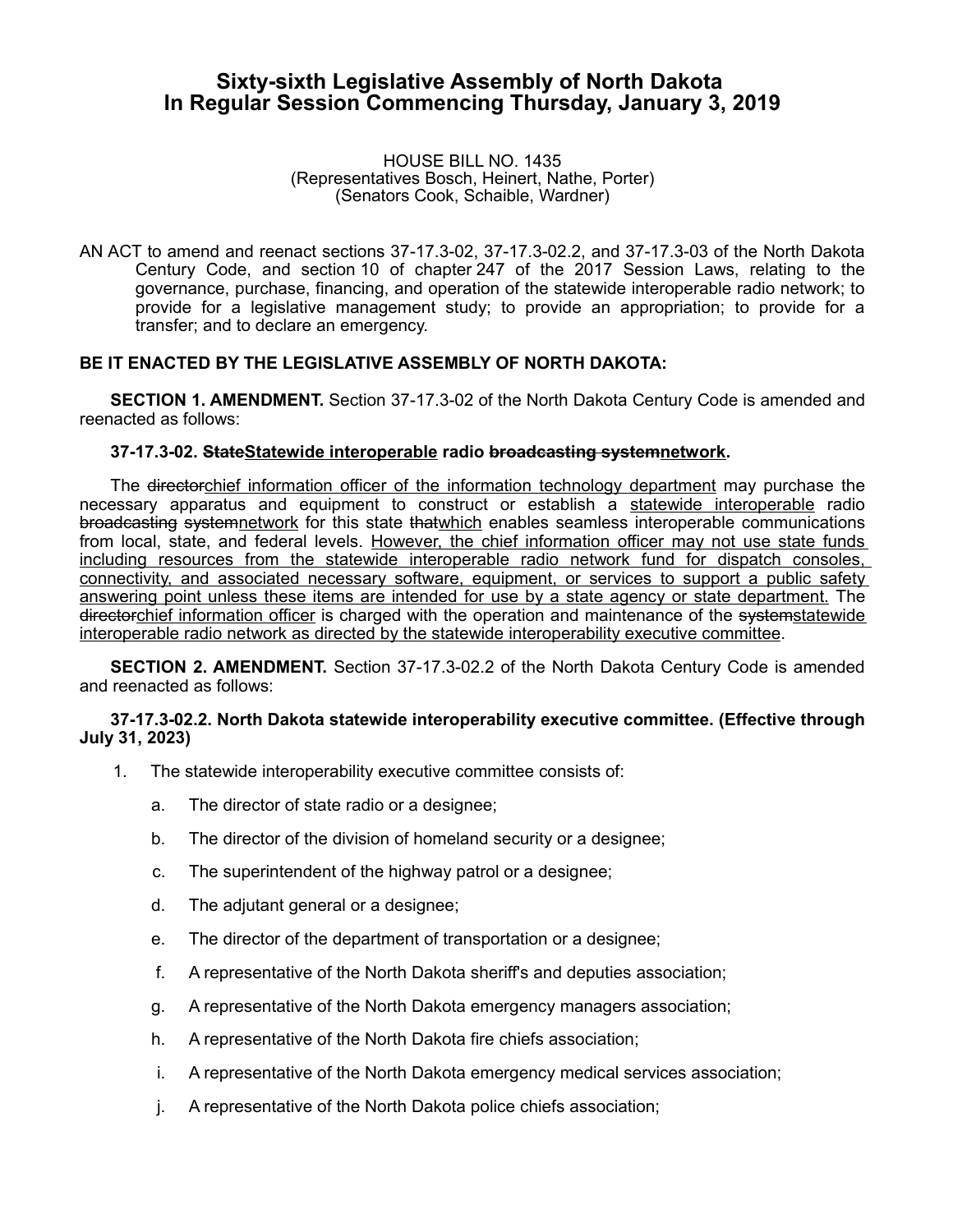- k. A representative of the North Dakota peace officers association;
- l. A representative of the North Dakota 911 association;
- m. A representative of the North Dakota association of counties;
- n. A representative of the North Dakota league of cities;
- o. The North Dakota chief information officer or a designee;
- n.p. The North Dakota Indian affairs commission executive director or a designee; and
- $\theta$ -g. One member of the North Dakota house of representatives and one member of the North Dakota senate appointed by the legislative management.
- 2. The committee shall elect a chairman and vice chairman for terms of two years upon its initial meeting. The adjutant general shall call and convene the initial meeting.
- 3. The committee shall prepare recommendations regarding a statewide integrated interpreable radio systemnetwork with due consideration for all stakeholders reliant upon athe statewide interoperable radio communication systemnetwork.
- 4. The committee may adopt rules governing the connection or integration of public safety answering points to the statewide interoperable radio network.

## **North Dakota statewide interoperability executive committee. (Effective after July 31, 2023)**

- 1. The statewide interoperability executive committee consists of:
	- a. The director of state radio or a designee;
	- b. The director of the division of homeland security or a designee;
	- c. The superintendent of the highway patrol or a designee;
	- d. The adjutant general or a designee;
	- e. The director of the department of transportation or a designee;
	- f. A representative of the North Dakota sheriff's and deputies association;
	- g. A representative of the North Dakota emergency managers association;
	- h. A representative of the North Dakota fire chiefs association;
	- i. A representative of the North Dakota emergency medical services association;
	- j. A representative of the North Dakota police chiefs association;
	- k. A representative of the North Dakota peace officers association;
	- l. A representative of the North Dakota 911 association;
	- m. A representative of the North Dakota association of counties;
	- n. A representative of the North Dakota league of cities; and
	- m.o. The North Dakota chief information officer or a designee;
		- p. The executive director of the North Dakota Indian affairs commission or a designee; and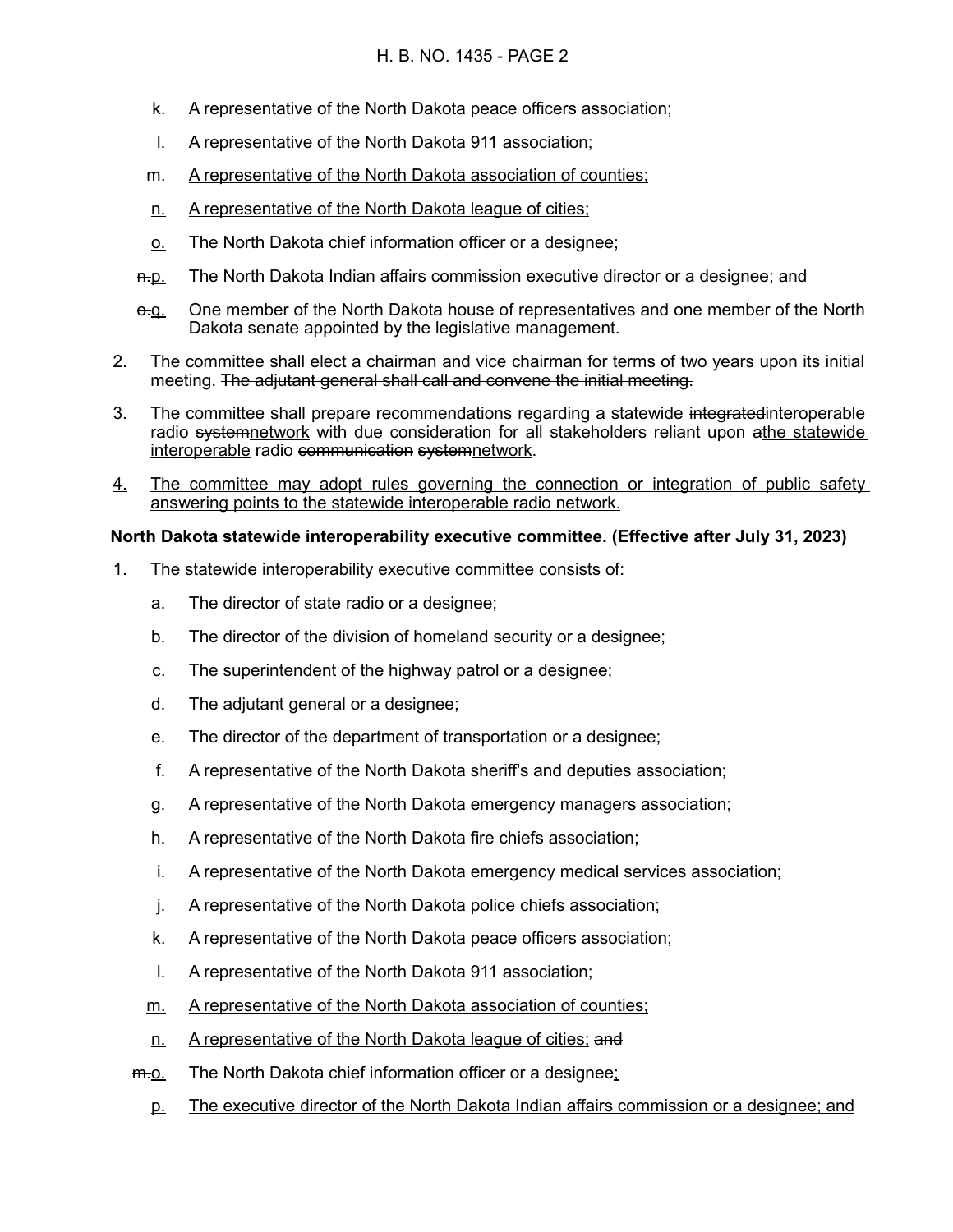- q. One member of the North Dakota house of representatives and one member of the North Dakota senate appointed by the legislative management.
- 2. The committee shall elect a chairman and vice chairman for terms of two years upon its initial meeting. The adjutant general shall call and convene the initial meeting.
- 3. The committee shall prepare recommendations regarding a statewide integratedinteroperable radio systemnetwork with due consideration for all stakeholders reliant upon athe statewide interoperable radio communication systemnetwork.
- 4. The committee may adopt rules governing the connection or integration of public safety answering points to the statewide interoperable radio network.

**SECTION 3. AMENDMENT.** Section 37-17.3-03 of the North Dakota Century Code is amended and reenacted as follows:

#### **37-17.3-03. Political subdivisions may furnish receiving and transmitting sets for enforcement purposes - State cost-share.**

- 1. Each county and organized city within the state may furnish to its law enforcement, firefighters, and emergency medical personnel the appropriate radio or radio systems that can access the statestatewide interoperable radio systemnetwork. Each mobile radio that is programmed to access the statestatewide interoperable radio systemnetwork must be registered with the division of state radio and assigned a unit numberapproved by the statewide interoperability executive committee. A one-time fee of ten dollars for registering and assigning unit numbers must be paid to the director on all newly added radios by the appropriate governmental entity. Agencies with registered radios must validate assigned unit numbers annuallyThe chief information officer shall establish a process to register and audit users of the statewide interoperable radio network.
- 2. The information technology department may provide a state cost-share for each radio purchased under this section. The state cost-share for each radio is one thousand five hundred dollars unless the cost of the radio is less than one thousand five hundred dollars in which case the state cost-share is the cost of the radio.

**SECTION 4. AMENDMENT.** Section 10 of chapter 247 of the 2017 Session Laws is amended and reenacted as follows:

**SECTION 10. EXPIRATION DATE.** This Sections 3, 6, 7, 8, and 9 of this Act is are effective through July 31, 2023, and after that date isare ineffective.

**SECTION 5. LEGISLATIVE MANAGEMENT STUDY - STATEWIDE INTEROPERABLE - RADIO NETWORK.** During the 2019-20 interim, the legislative management shall consider studying consolidated emergency and interoperable public safety communications system governance and funding options. The legislative management shall report its findings and recommendations, together with any legislation required to implement the recommendations, to the sixty-seventh legislative assembly.

**SECTION 6. LINE OF CREDIT.** The Bank of North Dakota shall extend a line of credit not to exceed \$80,000,000 to the information technology department at the prevailing interest rate charged to North Dakota governmental entities. The information technology department shall repay the line of credit from funds available in the statewide interoperable radio network fund or other funds over a period not to exceed twenty years from the date of issuance of the line of credit, as appropriated by the legislative assembly. The information technology department may access the line of credit, as necessary, to provide funding as authorized by the legislative assembly for statewide interoperable radio network projects.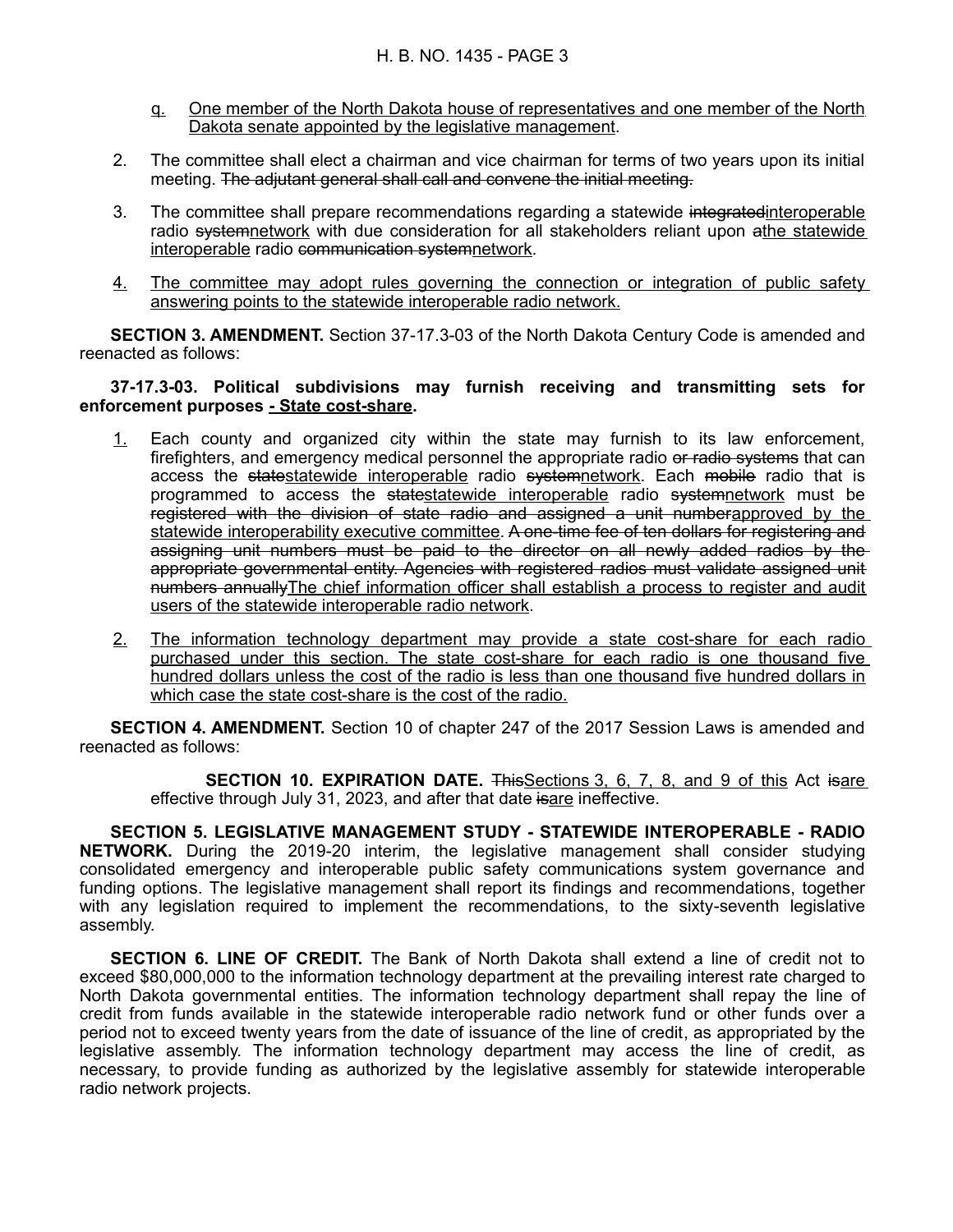**SECTION 7. TRANSFER - BANK OF NORTH DAKOTA PROFITS - STATEWIDE INTEROPERABLE RADIO NETWORK FUND.** The industrial commission shall transfer the sum of \$20,000,000 from the current earnings and accumulated undivided profits of the Bank of North Dakota to the statewide interoperable radio network fund, during the period beginning with the effective date of this Act, and ending June 30, 2021.

**SECTION 8. APPROPRIATION.** There is appropriated out of any moneys in the strategic investment and improvements fund, not otherwise appropriated, the sum of \$20,000,000, out of any moneys in the statewide interoperable radio network fund, not otherwise appropriated, the sum of \$20,000,000, and from proceeds of a Bank of North Dakota line of credit, the sum of \$80,000,000, or so much of the sums as may be necessary, to the information technology department for the purpose of statewide interoperable radio network projects, for the period beginning with the effective date of this Act, and ending June 30, 2021.

**SECTION 9. EMERGENCY.** Sections 6, 7, and 8 of this Act are declared to be an emergency measure.